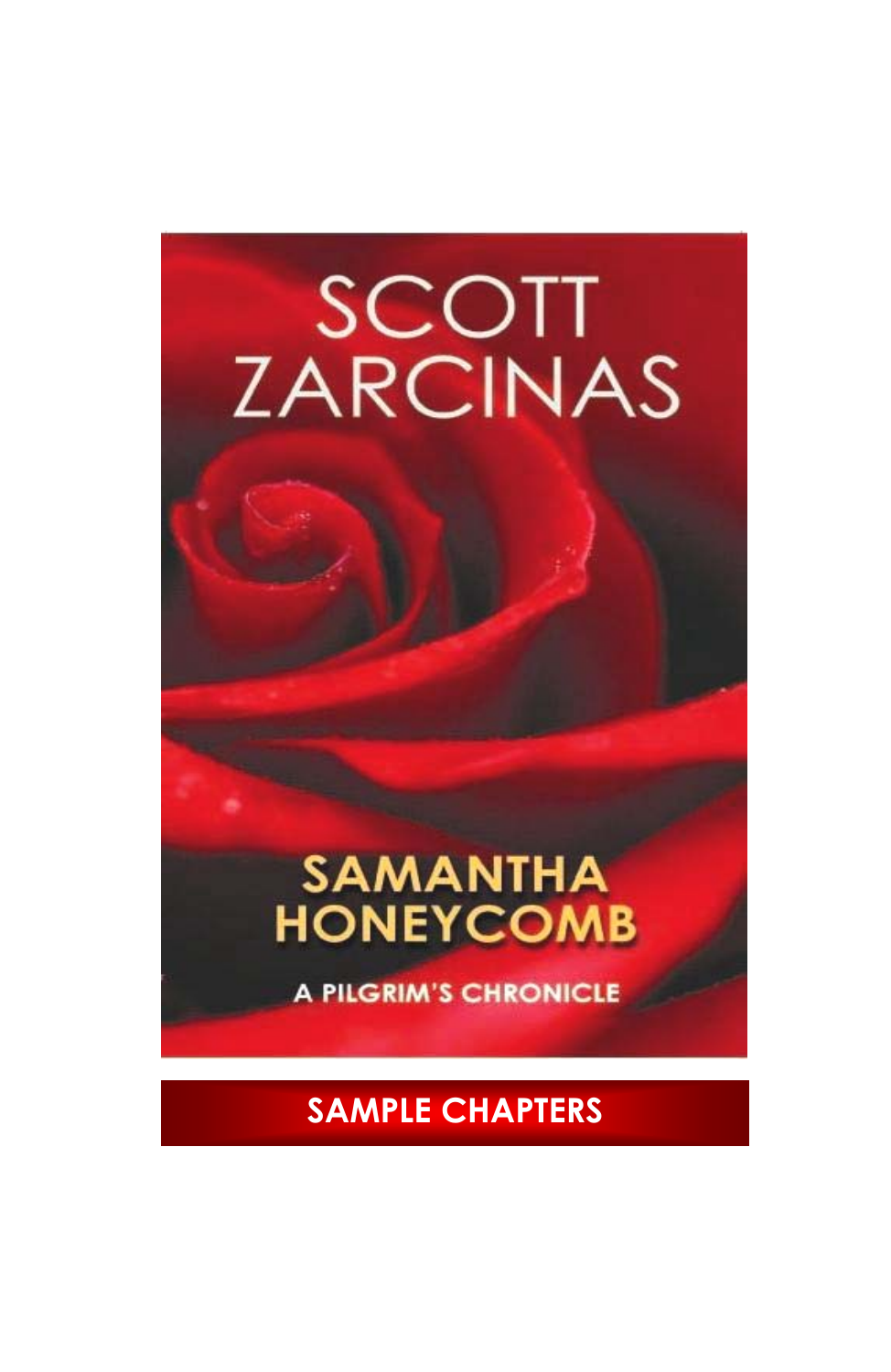DoctorZed Publishing - Sample Copy Only

#### DoctorZed Publishing 86 Valley View Drive, Highbury South Australia 5089

#### DoctorZed Publishing website address is: [www.doctorzed.com](http://www.doctorzed.com/)

This website edition published 2006

© Scott Zarcinas 2002

Scott Zarcinas asserts the moral right to be identified as the author of this work

A CIP record for Samantha Honeycomb can be found at the National Library of Australia

ISBN 192120702-7

All rights reserved. No part of this publication may be reproduced, stored in a retrieval system, or transmitted, in any form or by any means, electronic, mechanical, photocopying, recording or otherwise, without the prior permission of the publishers.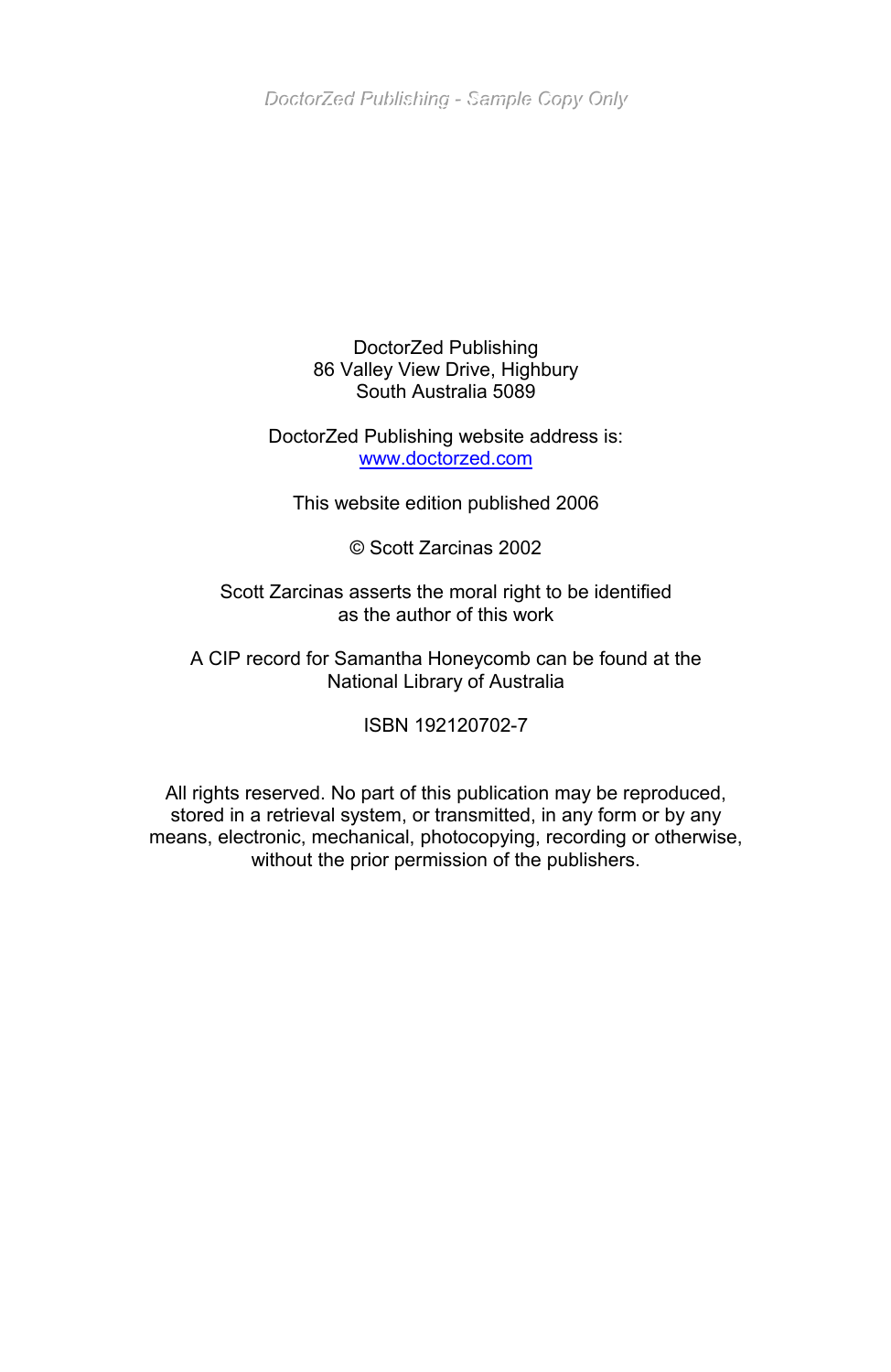#### *"Something is nothing and nothing is something."*

GERALD THE GREAT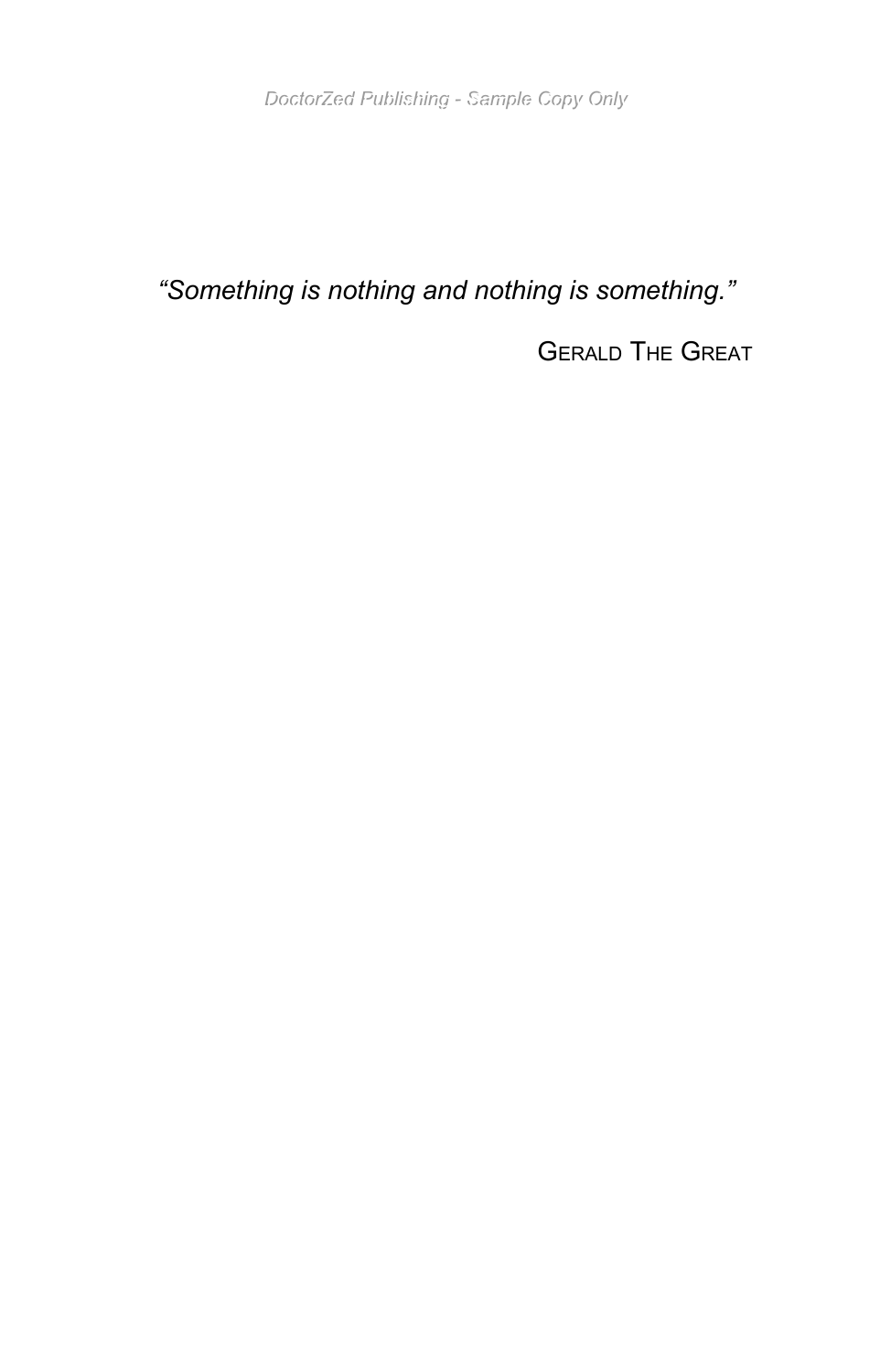### PART ONE

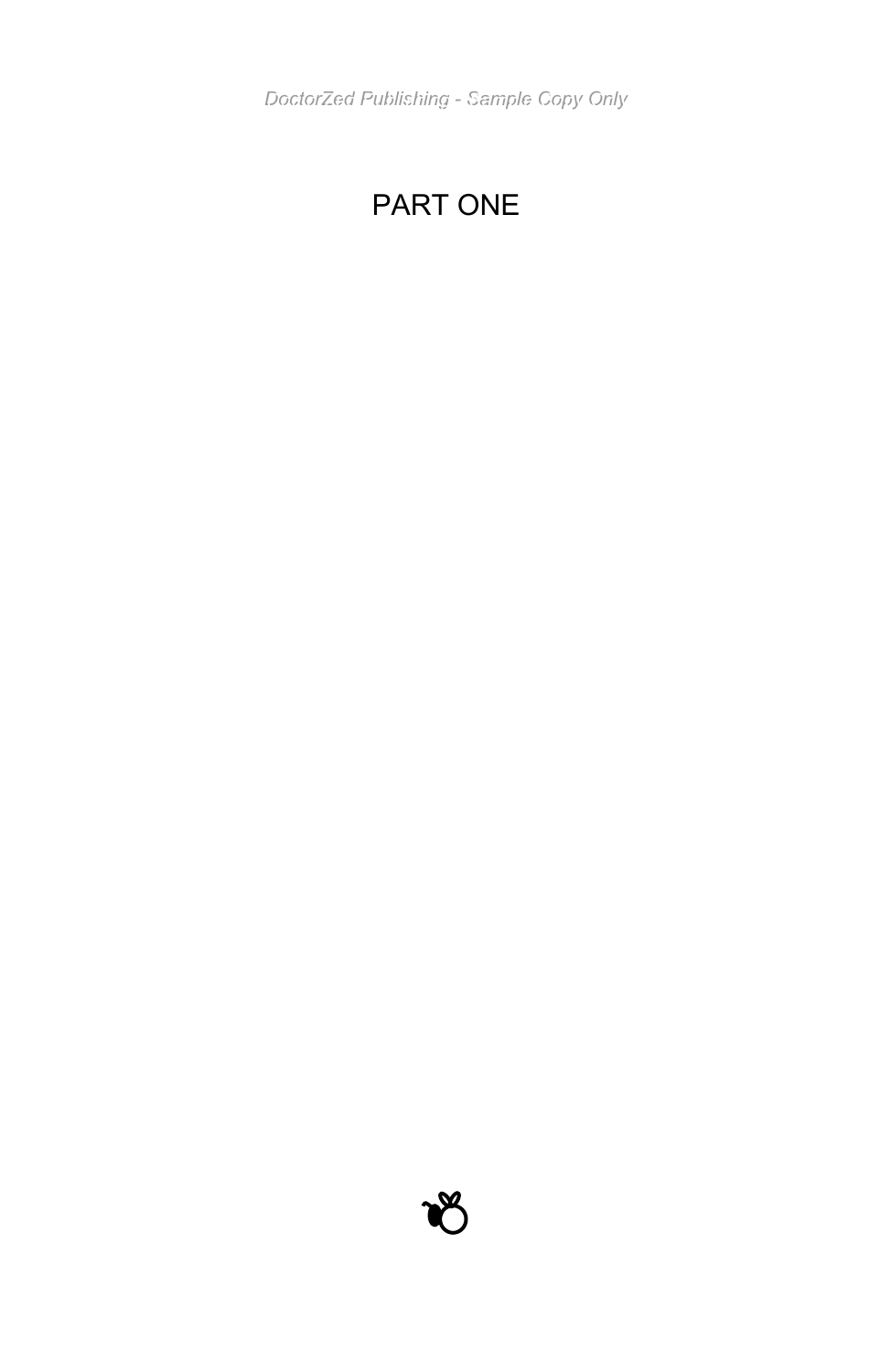SAMANTHA B. HONEYCOMB buzzed around the garden admiring the hundreds of rose buds spread out before her. Only one thing occupied her mind of late: flowers. Tulips, roses, geraniums, lilies, orchids, pink ones, blue ones, red ones, yellow ones – she loved them all – but every day, it seemed, she changed her mind as to which one she favoured. One day it was yellow pansies, the next day orange tulips, today red roses. There were just *so* many.

How terrible, she thought, hovering over the rose bed, that a teenage honeybee couldn't decide which flower she liked most.

She buzzed toward a rose the colour of crimson fire. It seemed to welcome her closer, wanting to embrace her with its petals, and when she inhaled its perfume she was lifted away in a glorious, dreamy haze.

"I wouldn't even think about it if I were you," said a worker bee buzzing past. "You know the rules."

Though taken off guard, Samantha smiled and nodded politely, watching the worker bee buzz out of sight to some other part of the garden. She knew the rules all right. What bee didn't? Everyone not of the Sisterhood was strictly forbidden to enter the heart of a rose, the *corolla*, and there was nothing she could do about it. It had been that way for ever and ever, and it was a constant source of conflict with her mother. They'd even had an argument as recently as this morning over breakfast, in the kitchen of the hive-cell.

"Why is it a sacrilege to gather nectar from a rose?" she had asked.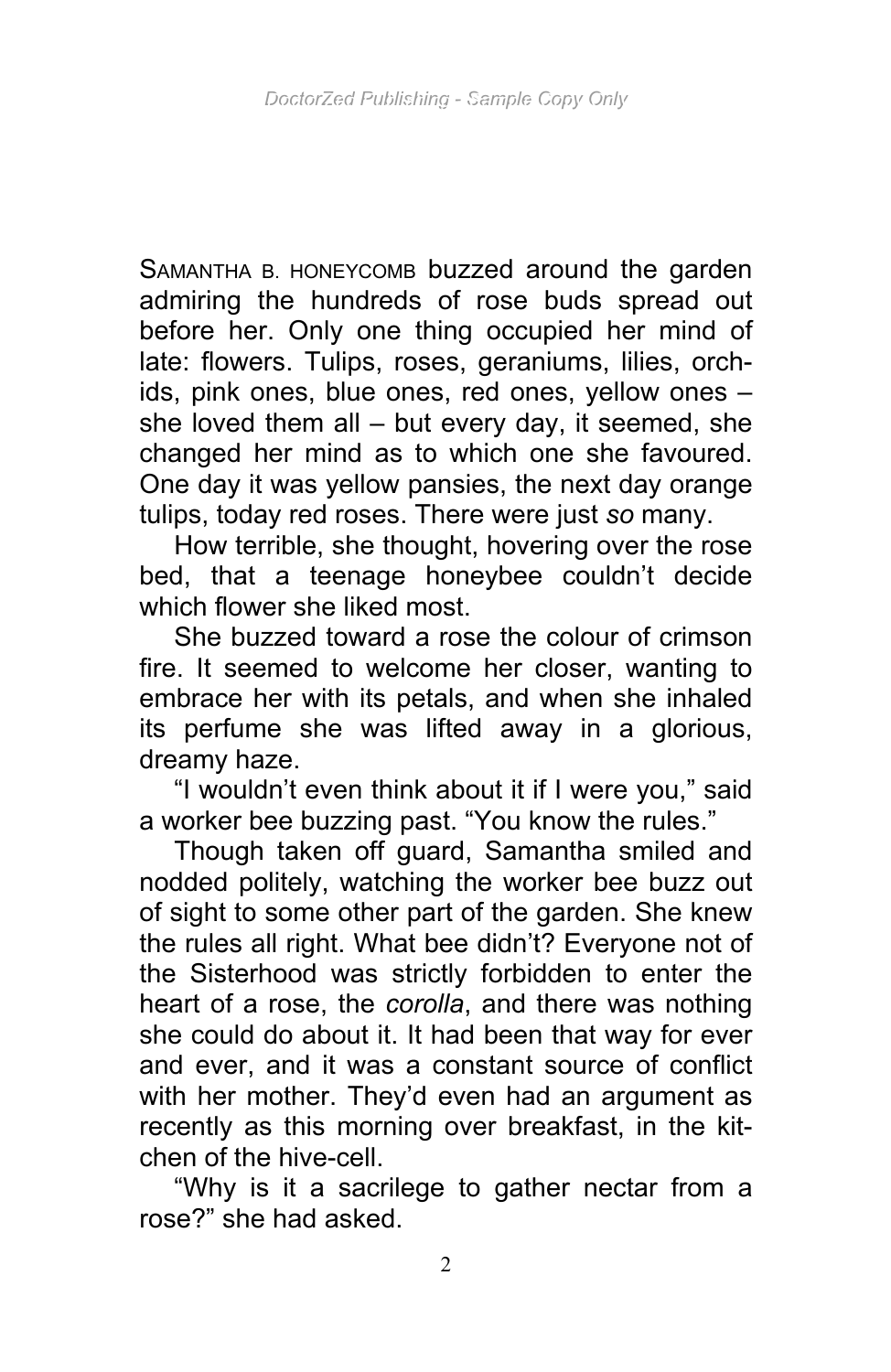Isabeella was readying herself for a hard day's toil, making sure her wings were in working order, flapping them in short bursts every so often, wiping dust from her stripes, checking that her pollen sacks were clean and free of holes; doing everything, it seemed, to evade the question.

Samantha was well used to her mother's delaying tactics, and she wasn't going to give up that easily. She asked again, and Isabeella smiled, as if in resignation. A trying smile, Samantha thought, knowing what she was going to say next, what she always said in such circumstances: "Because, Samantha, just because."

Samantha stared at her, not content to let it be. She wished her father was there to help her out, but he was still in bed. That was another thing she didn't understand: only females gathered nectar. The drones just made sure the hive was kept nice and tidy and sometimes moonlighted as guards or cleaners to earn some extra honey. A lucky few, when summoned to the palace, kept the queen amused with tales of victorious battles and ballads of forbidden, sensual love. Reginald Honeycomb was particularly famous for his rendition of the epic battle of the War of the Wasps, a story the queen never tired of hearing. "He's never had a *real* job", her mother had often complained (he had been chosen to stay in the queen's harem as a younger drone, until he was too old to perform his duties; then he found a wife and slept late every morning). Samantha had to agree  $-$  he certainly lived the good life – yet it bugged her that bees who entertained for a living had it much easier than those who had to labour in the garden for their honey. When she was older, she promised herself, she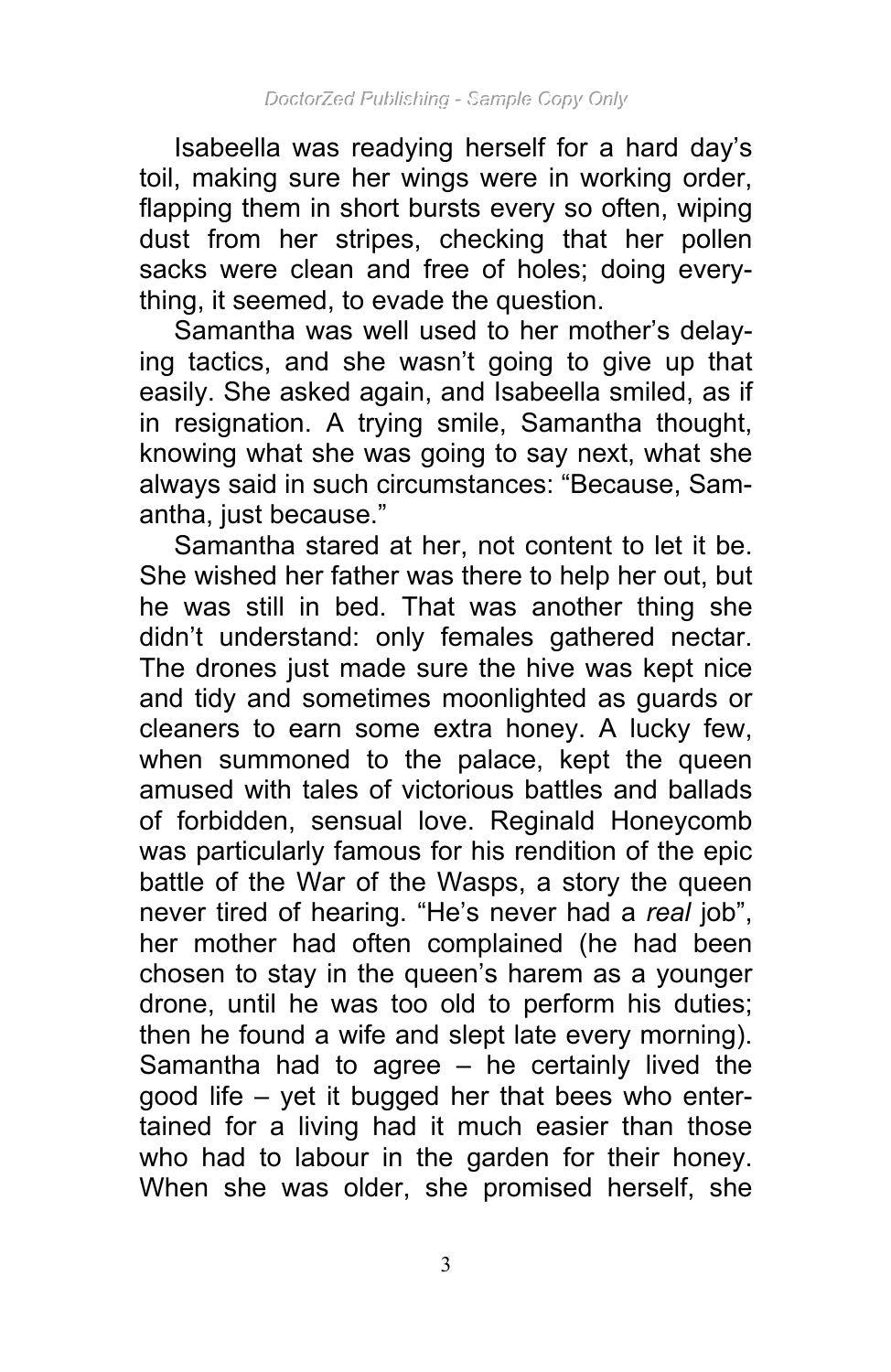was going to be a performer, or a queen, or whatever came first.

At that moment, though, she had greater things on her mind. "Why are roses sacred?" she asked again.

Isabeella plonked the nectar sack on the table, irritated. "Because they belong to the Sisterhood."

"Even the wild roses that grow near the border with the Crazy Lands?" Samantha asked.

Isabeella sighed. "Even those."

It wasn't fair, Samantha thought. There was no good reason why the Sisterhood should own every rose in the queendom while lay bees couldn't have any. The law was stupid and it was wrong. She was going to do something about it.

"Why do you want to gather rose nectar, anyway?" Isabeella asked. "It's no different than tulip or orchid or geranium nectar, and you can gather as much of that as you like." Her tone, if Samantha didn't know better, bordered on patronising. "Besides, the rules are the rules," her mother added. "There's a reason the laws are written the way they are, and it's not for worker bees like us to ask why. There's no point in trying to change them. Not even the queen would do that."

"You're wrong!" Samantha said, and clenched her claws until they hurt. "I'm going to go to the queen and I'm going to ask her to change the law so that every bee can own a rose, too."

"Next thing you know, you'll want to change the law so that drones can work with females. How ridiculous," her mother said. "The law is the law and you'd do well to know your place and accept it." With that said, she left for work.

How often she had wished things were different, Samantha thought now, staring into the rose. It was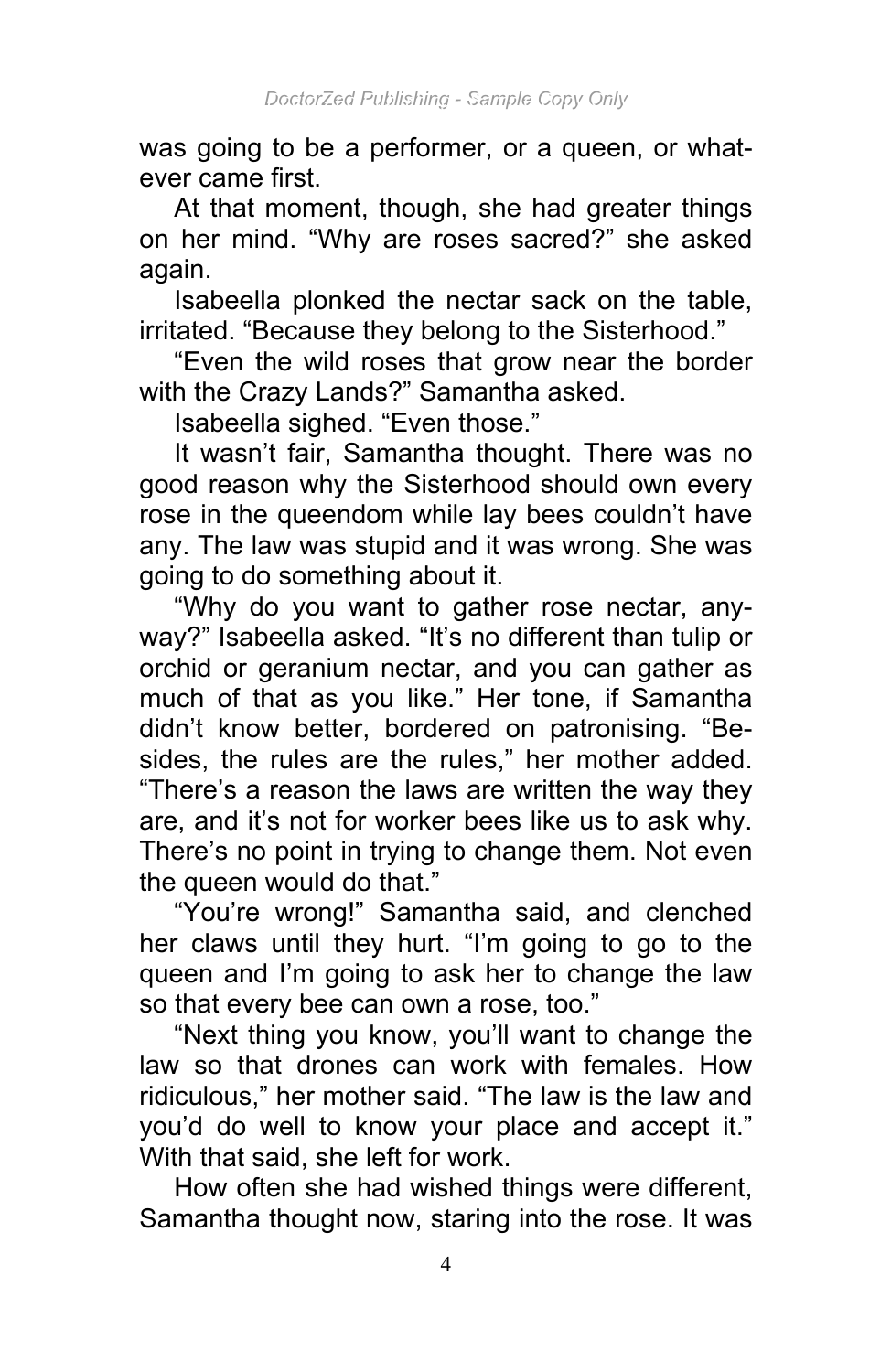the law and there was nothing she could do to change that. But, oh, how she yearned to enter its corolla. Was she never going to know what it was like? She wondered why the Great Mother Bee, the Creator of the entire universe, would give the world roses if only the Sisterhood were allowed to enjoy them. Weren't they a gift for *every* bee?

Then a tempting thought made her giggle. What if she entered while no one was looking? It was an outrageous idea. Did she have the courage to do it? She looked around, left and right, over her wings, behind her stinger, and saw no sign of anyone else. Except, in the distance, in the direction of the hills and the setting sun, she saw a kite gliding on the wind. The pilot was obscured behind the maple tree on which the hive was hanging, most probably one of the humans that lived in the farmhouse nearby. The kite soared in the air, far, far higher than she'd ever dared to go herself, almost to the very clouds, a swirling red petal lifted higher and higher on invisible wings.

One day, she wished, she would buzz as high as the clouds too, maybe even higher.

She turned back to the rose below. If she was going to enter its corolla, it was now or never. The fear of being caught, however, was like a wingshackle. Her wings were suddenly heavy and an effort to flap. If she were caught inside the rose, she would be summoned before the queen, that was for certain. Then what? Punishment of some kind, most probably. Imprisonment, execution, she didn't know exactly. No one had broken the ancient law, ever, as far as she knew. No one had dared. Perhaps it was better if she didn't.

She was about to turn and buzz away when she heard a voice. It seemed to be coming from the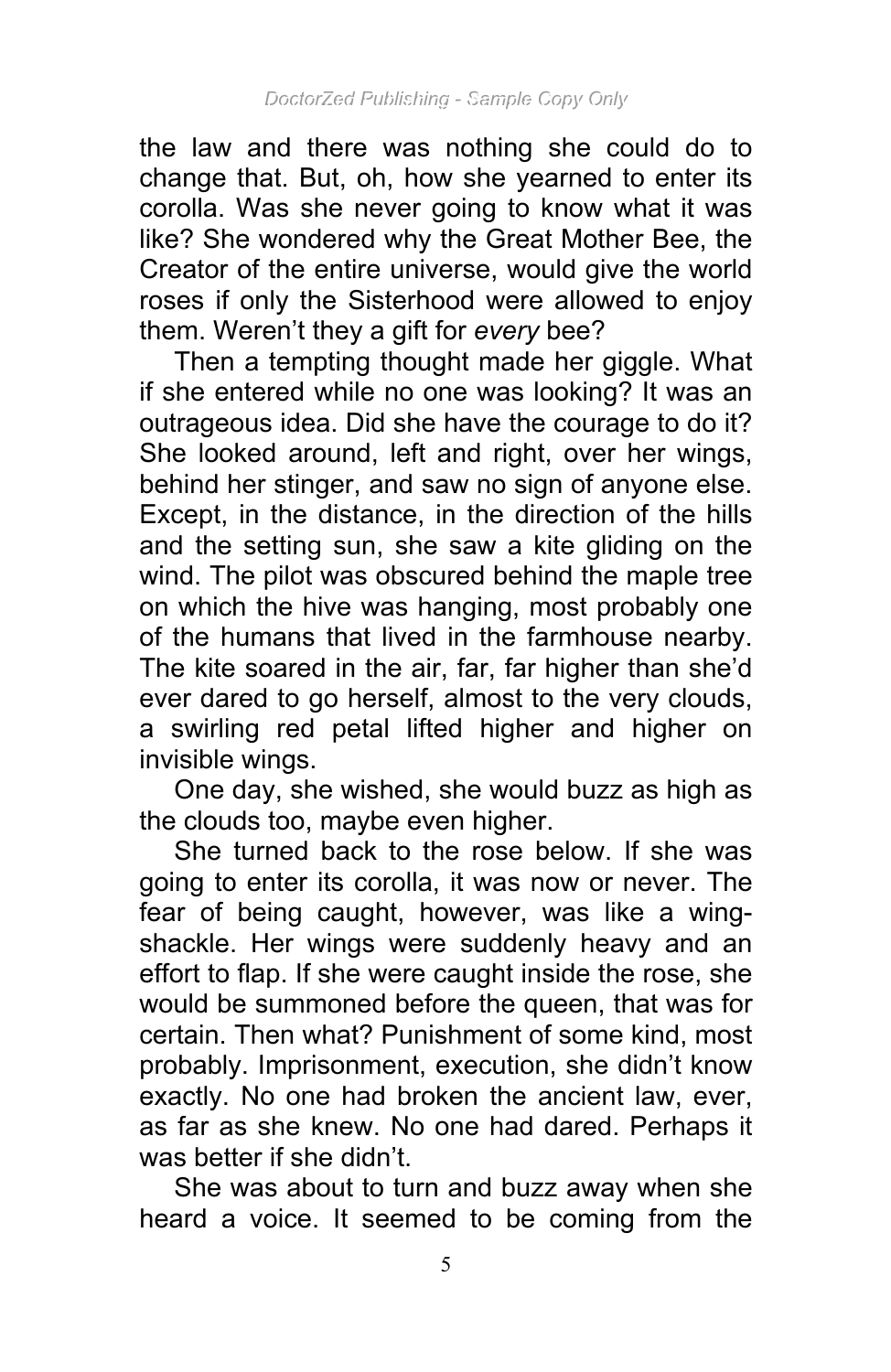crimson rose, as if the Great Mother Herself was speaking directly to her. "Samantha," the voice said, ever so faintly. "Be a bee. Sip the Nectar of Life."

The temptation was just too much. Samantha Honeycomb landed on its welcoming petal and entered its secret and forbidden realm.

THE MOMENT SAMANTHA emerged from the rose, three worker bees buzzed overhead. Her eyes widened in alarm. From the looks on their faces she knew she was in trouble, even more than when she enrolled in aerobatic flying school instead of attending hiveeconomics (her mother had immediately removed her from the flying school when she eventually found out, and had made her clean the hive-cell as punishment, but by then Samantha had already learnt some quite spectacular stunts), and within the time it took to pull herself from the rose, several royal guards had already descended upon her. It was a bee's worst nightmare. The guards swarmed down from the sky like wasps attacking the hive. She didn't have time to hide. She didn't even have time to try a mosquito roll, a forward somersault with a double-twist and pike, or a blowfly back flip, a full reverse-loop with a half-twist, or any of the escape manoeuvres she had learnt at flying school. The guards completely encircled her, thrusting their stingers only bee-inches from her chest and back and sides.

"We're arresting you on suspicion of poaching sacred nectar," said the captain of the guards, and Samantha's eyes widened further. "You're coming with us to Hive Prison young lady."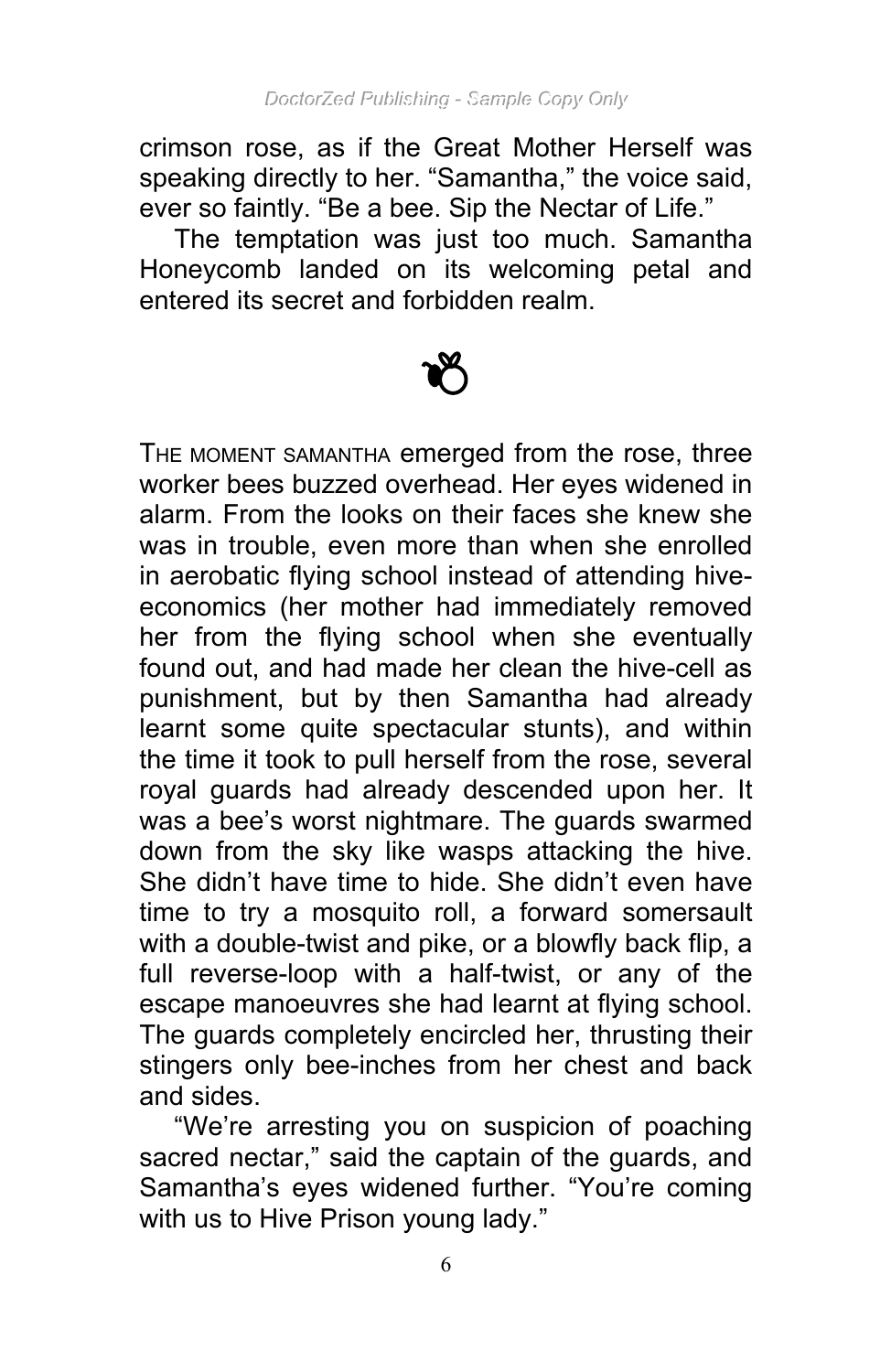Two of them seized her wings, lifted her into the air, then began to haul her across the gardens toward the hive.

It happened so quickly that she was halfway across the garden, past the spurting water fountain and pond in which the goldfish swam, past the birdbath and the sandpit where the swallows and the blackbirds frolicked, past the outdoor table that the humans often used on summer afternoons, and past the patch of rosemary, coriander, sage, and basil, before she even had time to wiggle her antennae. She barely registered the shock of the workers that had stopped gathering nectar to watch what was happening.

Almost at the maple tree, she heard her name being called. Her mother was hovering over a large geranium bush, staring in disbelief. A sack of nectar slipped from her grasp. It bounced off several petals and splattered onto the grass beneath.

"Where are they taking you?" Isabeella asked. "What have you done?"

Only now did Samantha realise the trouble she was in. She wanted to reply, but her voice seemed to have been captured too. She wanted to say that she was sorry she didn't listen to her advice this morning. She wanted to say that she was scared, that she didn't want to be taken to the dungeons, but her voice remained stuck and the guards didn't slow. Soon, her mother's calls were lost in the rustle of wind through the maple leaves.

Samantha glanced up, almost too frightened to look. Hanging from a high branch was the hive of the eastern queendom. It had never looked so daunting. The entrance yawned like some unspeakable monster from the Crazy Lands; and as she passed through, several sentries glared at her with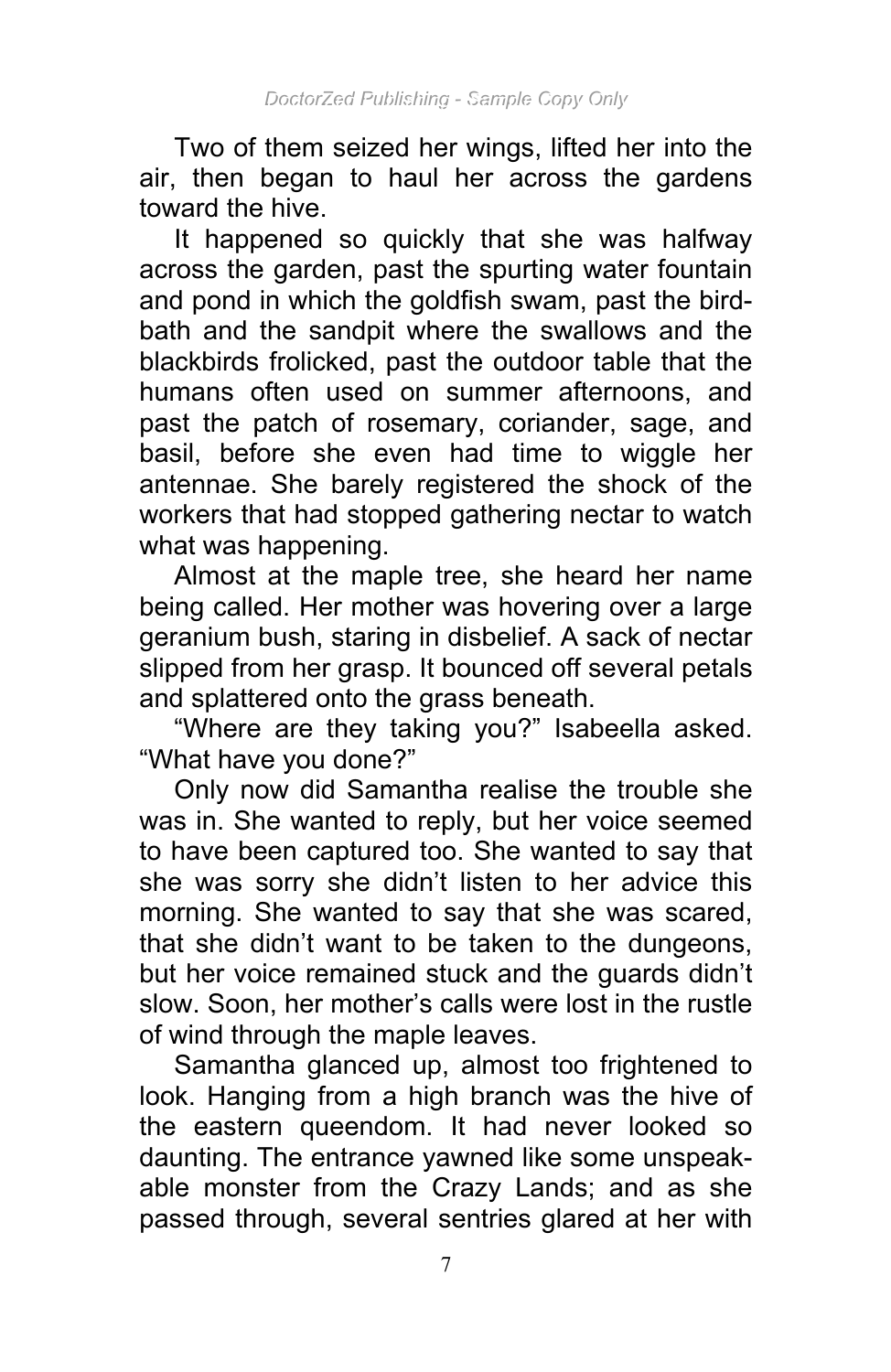suspicion. She felt very small, like a young grub being reared in the nursery. Her wings flapped nervously and her legs trembled.

It only got worse inside. The lower level was buzzing with activity, by far the busiest of the hive's seven levels. Bees entering and exiting the gates stopped to stare, much to her dismay, and though the chamber was illuminated via small air vents in the honeycombed walls, it felt uncommonly dark and cool. Samantha shivered and trembled even more, thinking, for some reason, that her wings were feeling particularly brittle and fragile.

The guards set her down and marched her deeper into the hive. Samantha struggled forward, still unable to comprehend what was happening. Just above and ahead of her was the central beeway, the chimney-like corridor that divided each level into two sectors, east and west, and on any normal day Samantha would ascend it to her hivecell on the third level on the inner western side, the working-class neighbourhood just across from the large pollen and nectar storage sites of the honey factories. Except this day had suddenly become anything but normal. It had mutated into something distinctly abnormal, with a capital A.

Some bees descending from an upper level stopped and stared before heading to the market over in the eastern sector. Samantha recalled the countless hours spent wandering through the sprawling maze of the Grand Beezaar, where anything and everything was for sale; beautiful caterpillar silks from the southern queendom; exotic pollens and nectars from the west; woodcraft – hiveware and furniture and such like – from the carpenter bees that lived somewhere near the Crazy Lands; gardening equipment from the bumblebees;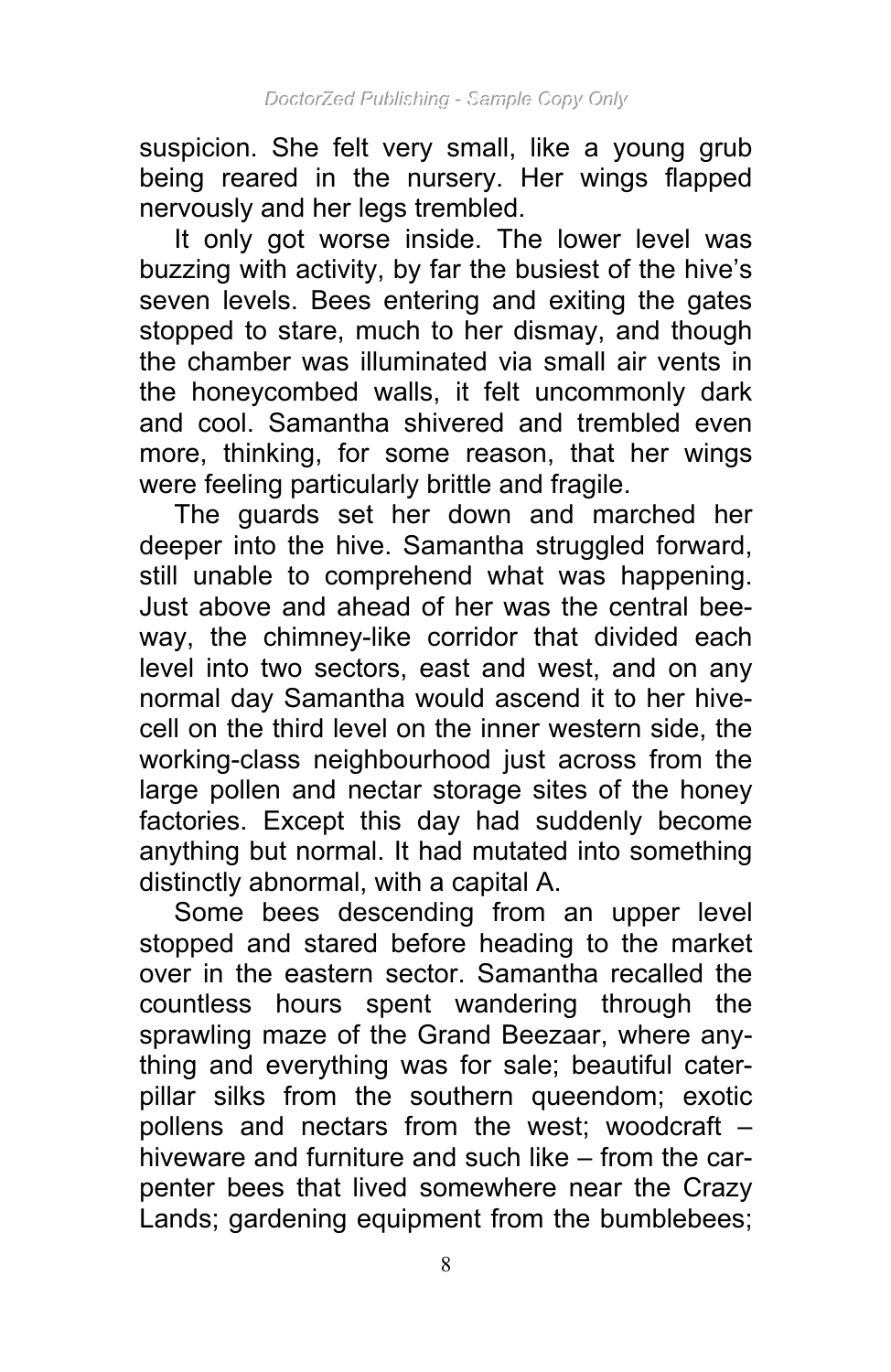and, of course, the one thing every bee desired (and the ants and wasps and aphids and termites, and just about every other insect Samantha knew about in the world), honey. Honey, the common bond that united every insect in the known world, the very reason the Grand Beezaar was the busiest place in the whole hive. Samantha usually loved the aromas of pollens and nectars and beeswax and honey, the tireless buzz and energy, but today it felt somewhat menacing, like a mob on the verge of rioting.

Samantha suddenly felt the sharp point of a stinger between her wings. She stumbled forward, almost falling over. "Stop staring and get moving," the captain said, prodding her again. "You know where the dungeons are."

Like every honeybee in the hive, her wing-spines prickled at the mention of the dungeons. She had heard many rumours of what happened inside: torture, starvation, disease, and any number of horrors. Bees entered Hive Prison and were never heard of again.

With legs still trembling, Samantha was marched to the front of the gaol. The walls loomed over her, almost touching the ceiling of the lower level. The gates were just as high; and hanging from them was a cage, inside of which was a rotting exoskeleton, yawning (or was it screaming?) back at her, its claws still gripping the bars. Samantha stood immobilised with terror. Even her hearing seemed to have seized, for as if from the other side of the hive, she heard the captain yelling for the gate to be opened. Several seconds later, it creaked ajar.

"Move!" the captain said, prodding her again.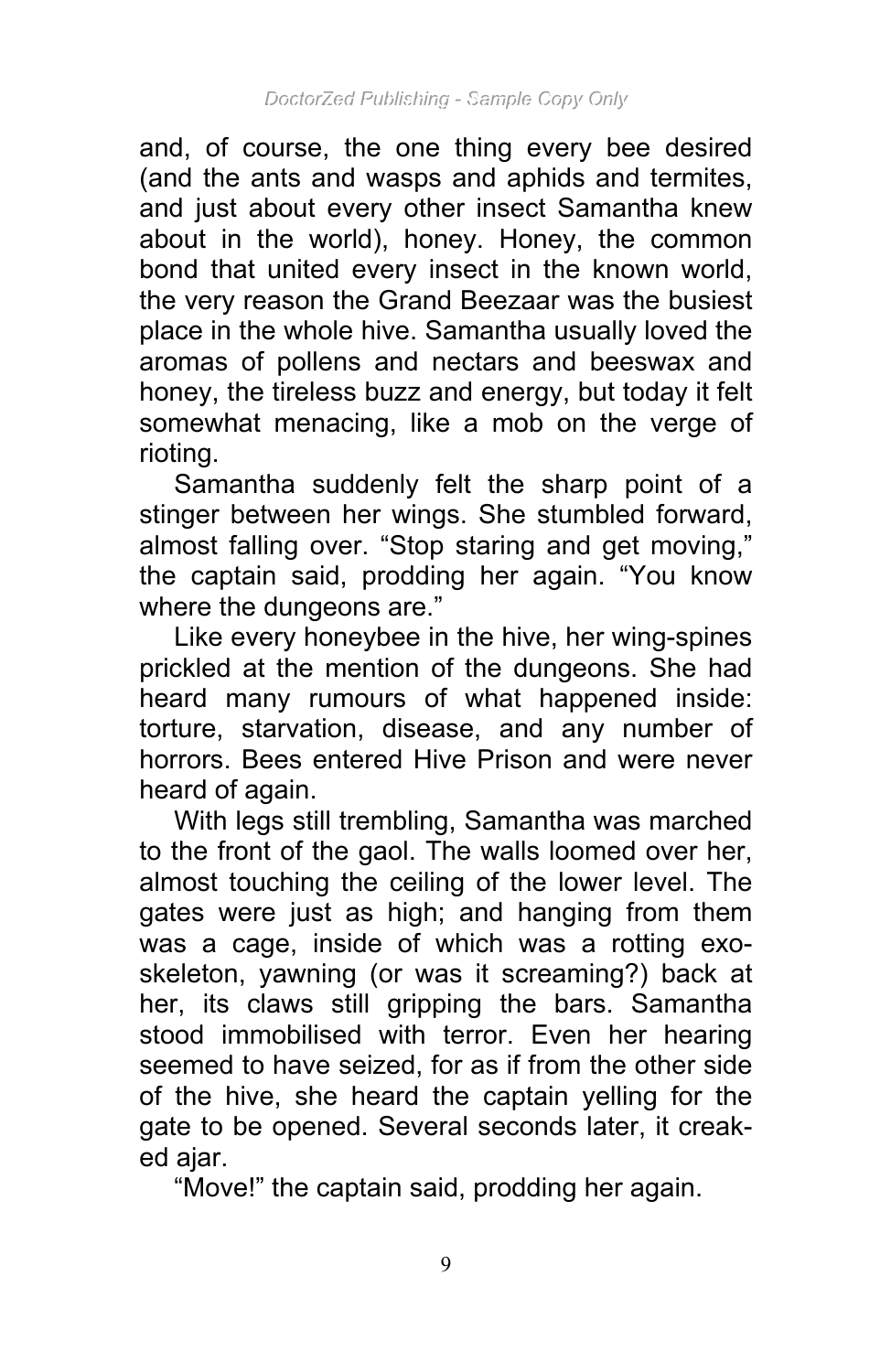A waft of stench drifted past. Samantha didn't budge, her petrified legs stuck to the ground as if she were standing deep in a vat of honey.

Then, after a brief moment, she felt herself being picked up from under her wings and hauled into the prison.



IT WAS PITCH black behind the gate.

When her eyes adjusted, she saw that she was being taken across a narrow bridge that spanned a deep, dark pit smelling of rotting carcasses. Another door was opened on the other side of the bridge. smaller and more conventional than the main prison gates. The guards took Samantha through it into a dank tunnel that dripped a treacle-like substance from its ceiling, a substance Samantha hoped wasn't the liquefied remnants of some prisoner's entrails.

They emerged into a large courtyard surrounded by four low tiers of prison cells, as many as five to six hundred in total. She was dragged to the other side of the courtyard and thrown onto the cold, hard floor of a cell. It smelled of vomit and bee-dung, and for a moment she lay there, stunned. She heard the prison guard laugh and the slamming of the door, followed quickly by the jingle of keys and the clunk of the lock.

After a short while, Samantha picked herself up and slumped her tired body onto the bed beneath the window. She had little or no energy, too tired even for tears, so she just lay there, even though the straw mattress stabbed her wings and legs and made it impossible to get comfortable. Time passed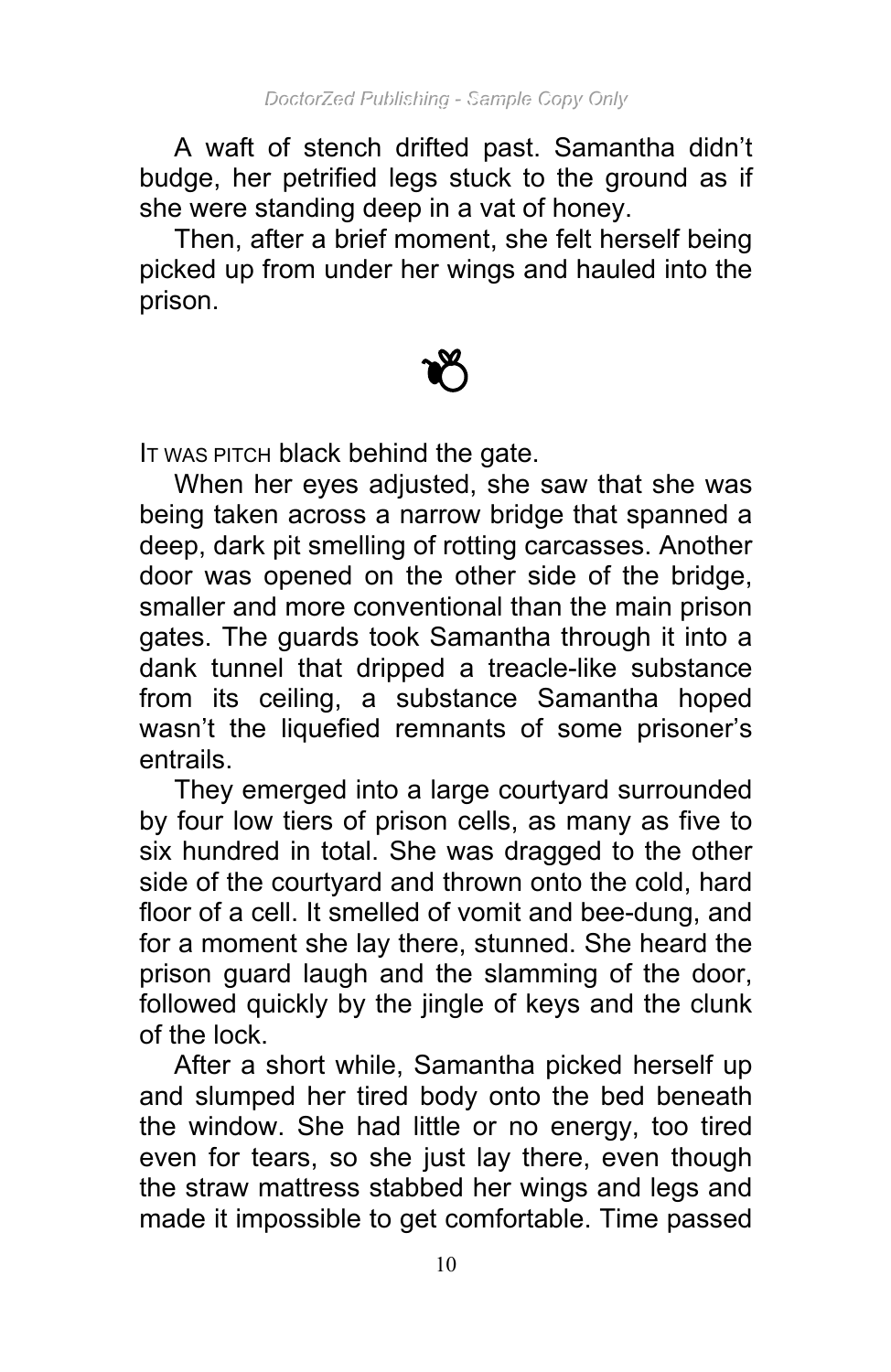extraordinarily slowly. For what seemed hours, she wondered what she was going to do. Her thoughts also drifted to her godmother, the bee she'd always turned to for advice when she was feeling lonely or down.

"The Great Mother would want you to learn from this," she imagined the wise old bee saying. "She has a plan for every bee in the world and She makes sure that everything happens for a reason."

Samantha questioned whether she could really believe in a Grand Plan. It seemed that that sort of thing only happened in fairytales, to heroines falling in love with handsome princes, never in real life to an everyday bee like herself. Why would the Great Mother bother with someone like her, anyway? She wasn't important. She was never going to change the world. Samantha drew a deep breath and sighed. It was too difficult to see the meaning in everything that happened, and much easier to believe that she was simply the victim of circumstance.

Then she remembered another piece of advice from her godmother. "When I was searching for meaning, I was like a bee on a tulip petal looking for a tulip." She had then paused and smiled. "So my advice to you, young lady, is this: When you are searching for meaning, look no further than where you are."

Samantha had to admit she didn't really understand what her godmother had meant, but she supposed there was no harm in trying to follow her advice, and so began to cast an eye over her new living quarters. There was not much there – a straw bed, a bucket, and a stool – and above her head on the adjacent wall, a bright white- and black- striped square cast by a ray of dusty light filtering through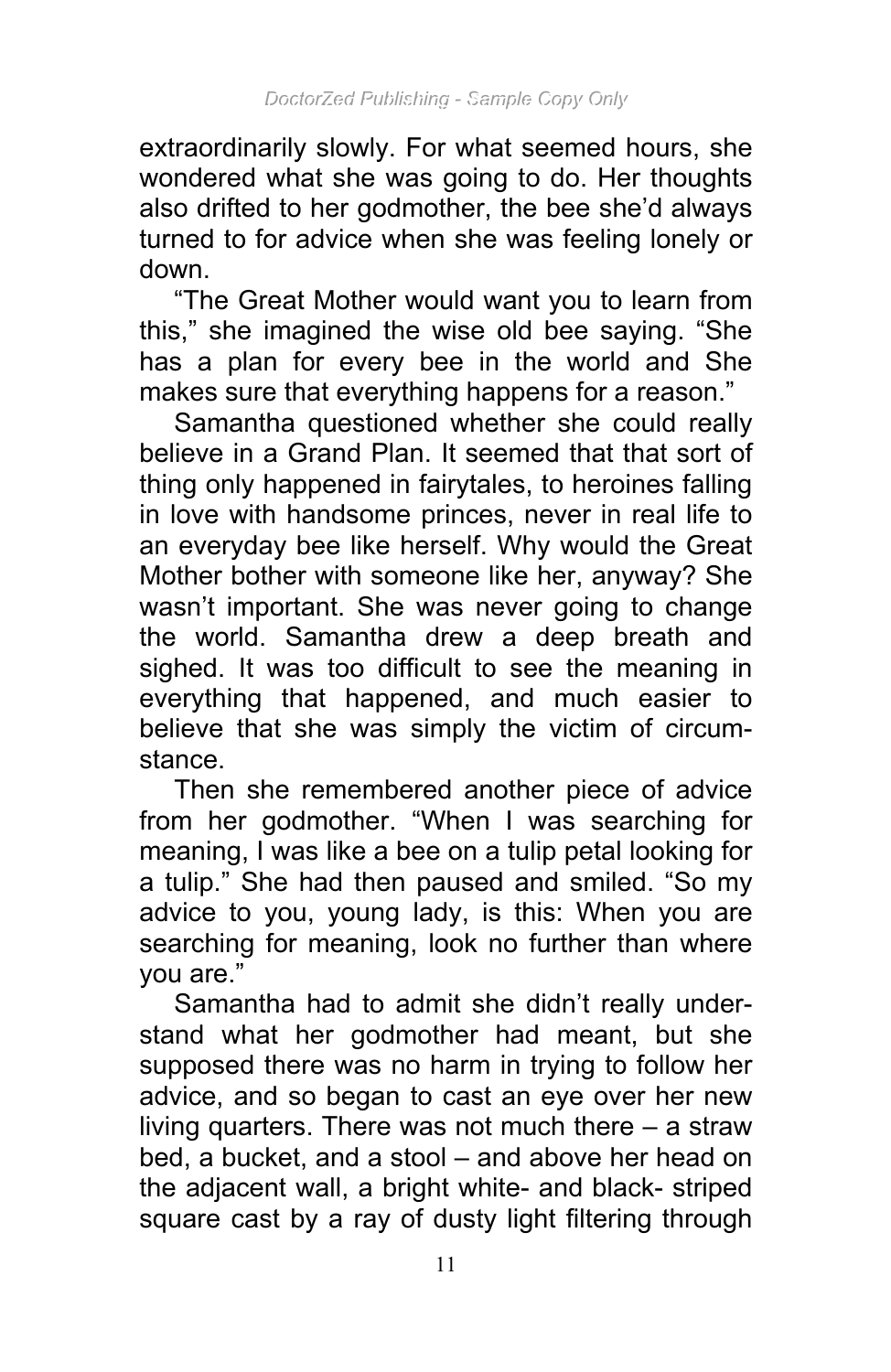the bars of the cell's solitary window. *No, not much here at all, really*, she thought.

The cell's grim reality made her feel even more depressed; and as she contemplated her miserable lot, something caught her eye, a shadow on the wall, like a black fly buzzing back and forth. At first she didn't know what to make of it, and then she realised that something was flying past the window. She sprung onto the bed and peered through the bars.

The window, surprisingly, looked directly outside the hive. Through the branches and leaves of the maple tree, she was able to see what was casting the shadow, a red, diamond-shaped kite, swaying to and fro in the sky. Who or what, she couldn't make out, was piloting it in the field of tall grass that spread west toward the hills of the Crazy Lands. When the kite passed back again, its shadow crossed her face. Watching it soar filled her with a quiet sense of joy. She momentarily forgot her prison cell, flying free with the kite.

Then quite unexpectedly, it stalled in flight. Within the beat of a wing, it plunged toward the ground, spiralling and spiralling and spiralling until it dived into the tall grass and was lost to sight.

Samantha waited for it to rise again. After ten or so minutes she gave up and lay back down on the bed, then curled into a tight ball and cried herself to sleep.



THE TRIAL DATE WAS Set for one week.

Samantha was allowed no visitors, not even her parents, and she had to make do with only one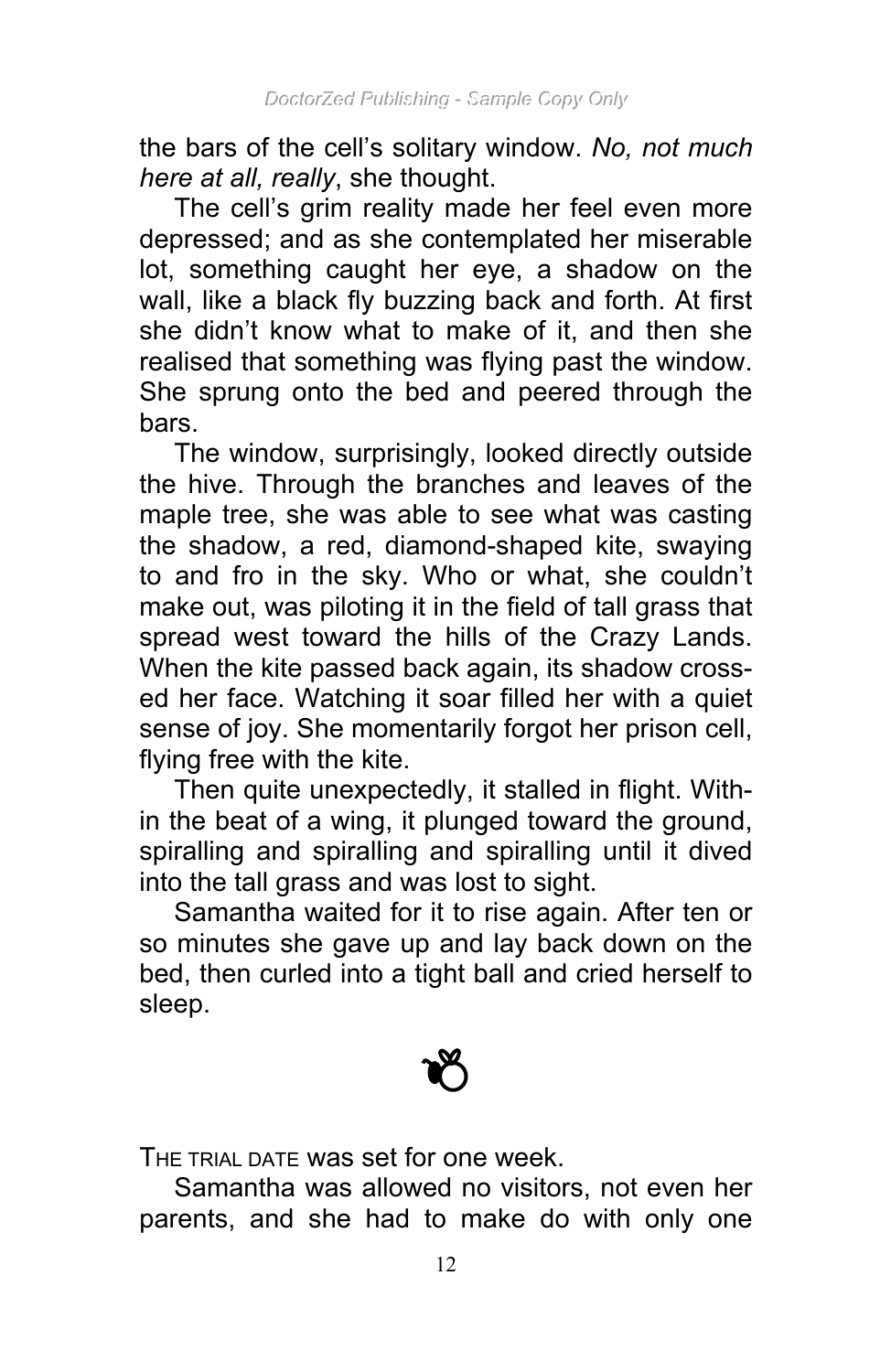meal a day, stale honeybread and water. The wait was unbearable. Often she whiled away the hours peering through the bars in the hope of spotting the kite again, but she never did. It only got worse. As the trial date neared, she became even more agitated and anxious. She couldn't sit still for a moment, as almost every minute was spent dreading what was to become of her. If she had to spend the rest of her life in this prison cell, she thought she would go as mad as a wasp. Execution would be more merciful.

As it was, she was already having strange and unusual dreams, and on the night before the trial she had the oddest one of all. Seated in the middle of an old theatre, Samantha found herself surrounded by rows and rows of empty seats. Ahead, on the bare stage, an old actress sat on a single chair. Apart from Samantha, the actress, who looked remarkably similar to her godmother, was the only bee in the whole place.

"Hello Samantha," the actress said, "what scene would you like me to act?"

Samantha didn't know many plays, but she was aware of a famous writer who'd apparently written some pretty good stuff. "What about some William Shakesbee?" she said, hoping this to be sufficient.

"My, my," the actress said, and paused, trying to remember her lines. "All right, let me see what I can do for you." She went to the edge of the stage, then puffed her chest, tilted her head, and said: "There are more mysteries, Horatio Bee, in hive-heaven than can be dreamt in your hive."

The actress stood frozen, waiting for applause, but it was a number of seconds before Samantha realised what she was meant to do. "Bravo! Bravo!" she said, clapping. "Bravo!"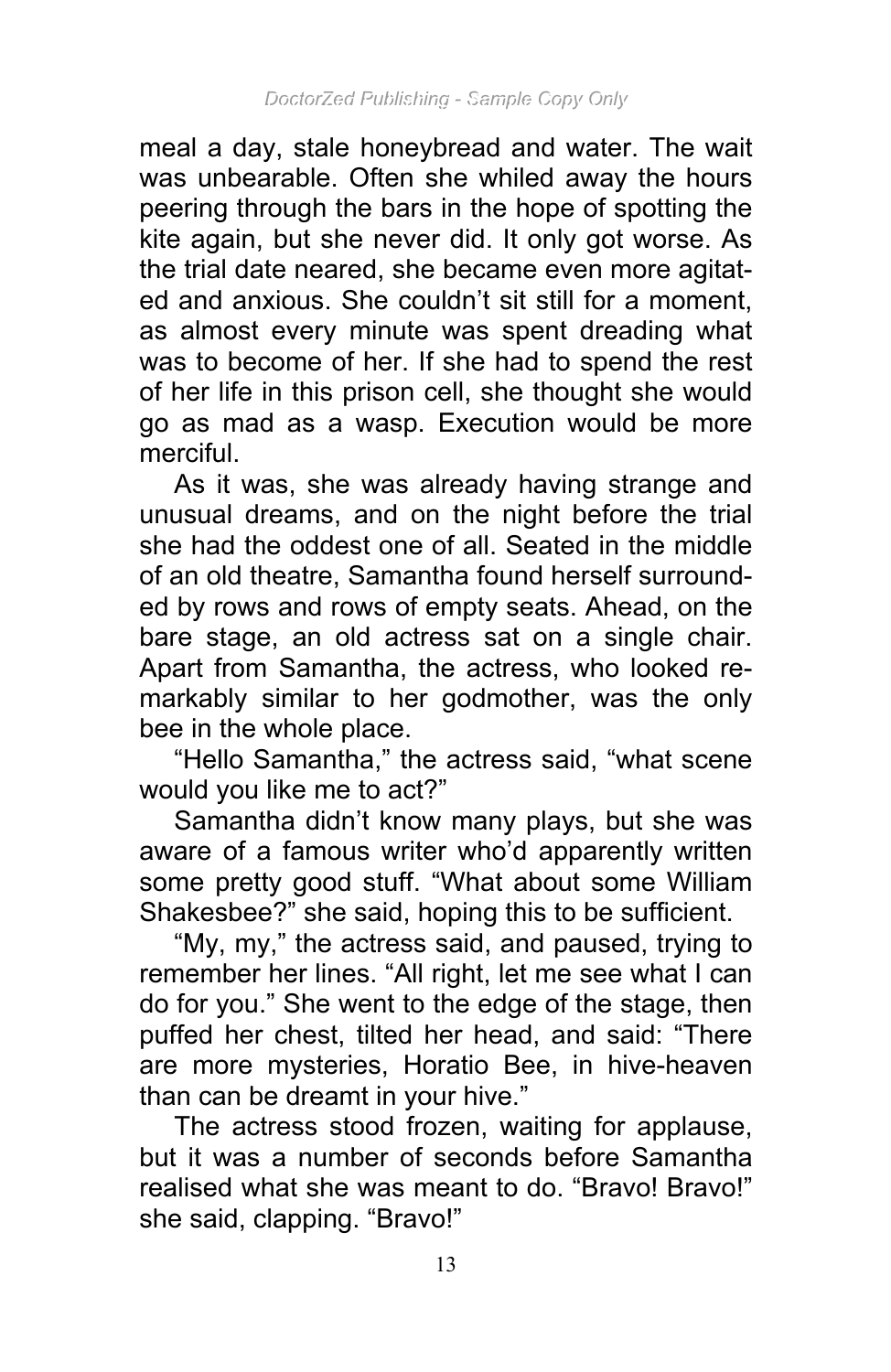The actress looked very pleased and dropped a curtsy. She turned to face the absent audience and gestured for silence. "To bee or not to bee, that is the question." She flapped her wings to stress the point. "Is it better to suffer the stings and arrows of outrageous fortune, or oppose them?"

"Bravo! Bravo!" Samantha applauded again, this time with more vim. "Encore! Encore!"

The actress shook her head. "You now know all you need to know," she said. "There is no more I can teach you. It is now up to you to go and bee."

Samantha woke early the next morning with one thought buzzing through her mind: *To bee or not to bee*. She was still lying on her bed, wondering what in the world it could mean, when she heard movement outside her door, then the rattle of keys, and then the unlocking of the door. The prison guard walked in, followed by the captain of the royal guards. "Get up!" the captain said. "It's time."

Samantha sat up straight away. She suddenly felt very awkward. She looked shabby and smelled rather grim, really in no state to go to trial, but the captain was having none of it. She was hauled outside the cell, where five more guards were waiting to escort her to the courtrooms. Two in front, two behind, and one on each side, she was marched out of Hive Prison to the central bee-way and the long walk to the fifth level.

It seemed that word had spread that a poacher had been caught with her claws in sacred nectar, for many bees had taken position along the route to witness the procession, a once in a lifetime event. The size of the crowd was somewhat daunting. Six guards felt rather inadequate for her protection, and although most of the crowd watched her pass in silence, she heard some nasty comments from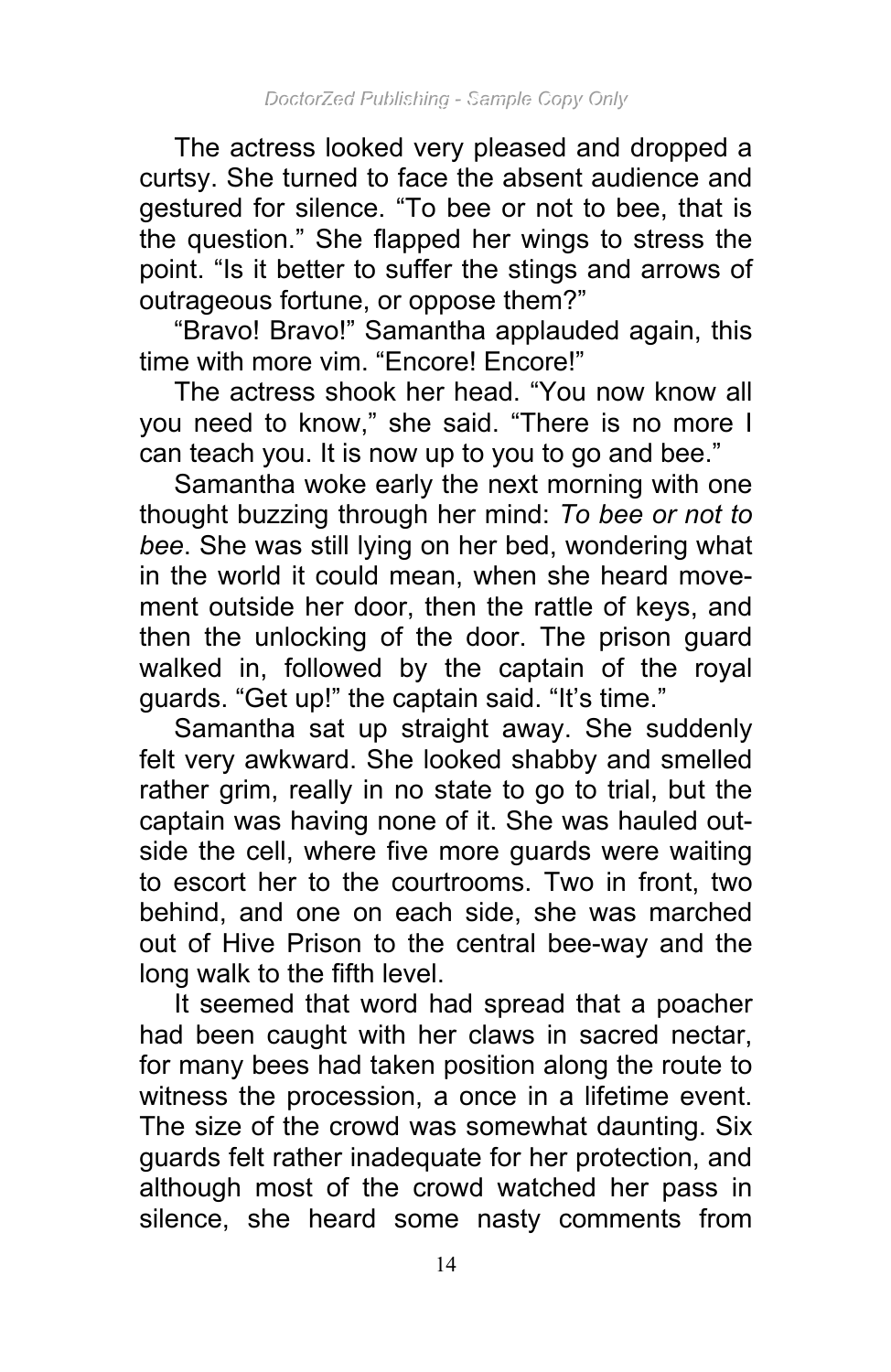several older drones in front of the nursery on the second level, reinforcing her fears.

"Rot in jail!" shouted one, shaking his clenched claw at her.

"Prison's too good for you!" said another.

Their comments were followed with murmurs of approval.

Samantha's fear grew the closer she got to the courtroom, as did the numbers in the crowd. On the third level, onlookers were lining the bee-way almost three deep. The air was thick with the smells of pollen and nectar from the factories, smells that were as familiar as home-baked honeybread but unfortunately only reminded her of the hardships she was suffering. She was struck with a pang of homesickness, and desperately scanned the crowd for her mother and father. Unable to see them, she wondered where they were. It would be a terrible humiliation for them. Would they attend the trial or stay inside their hive-cell? She could hardly expect them to show their faces in public, yet she knew she couldn't go through this alone. She'd never wanted so much to be with them in all her short life.

The guards then led her through the central bees-nest district on the fourth level. The crowd was now five or six deep. Samantha even caught many faces looking down on her from the old nests, the tallest of which touched the ceiling nine or ten cells high. Hundreds, if not thousands, of pairs of eyes were staring at her. A newspaper drone was selling this morning's paper, hot off the press.

"Get your Daily Bee!" he shouted above the restless crowd. "Trial of the Century starts today! Read all about it!" It seemed he couldn't sell them fast enough.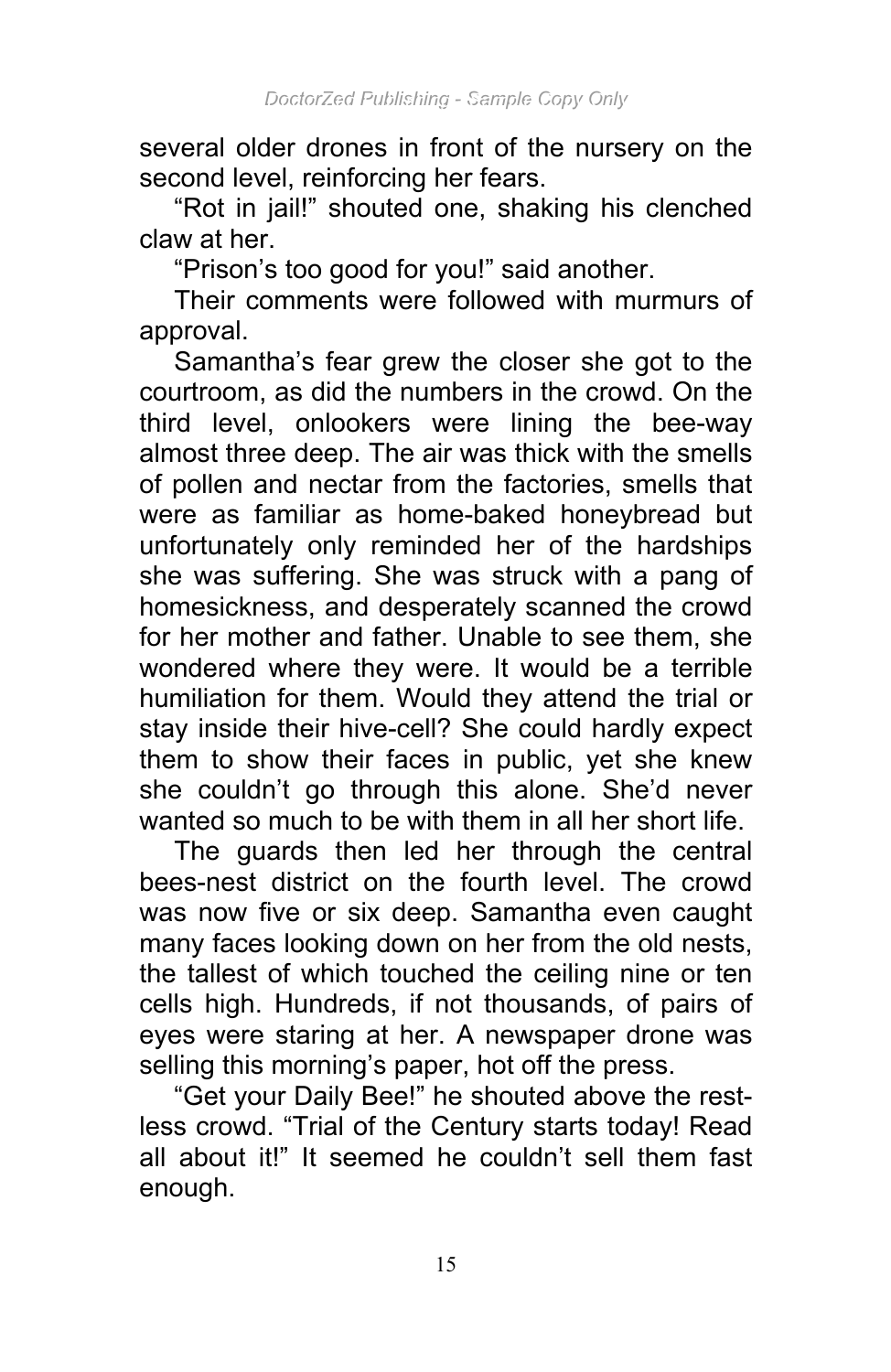Samantha finally arrived at the courthouse in the eastern sector of the fifth level, where a menacing crowd had gathered with placards demanding her immediate execution. As the guards led her on by, Samantha heard someone shout, "There she is!" The crowd surged forward, baying and screaming and shouting obscenities. Samantha thought she was going to be ripped apart, but the guards closed ranks and pushed a path through the unruly mob. A moment later, she felt one of her wings being grabbed. Her squeals alerted the guards, who shoved the offending bee to the ground, and then marched on.

It was a struggle, but after a few minutes they were inside the courthouse. The doors were barred and they hastened down the empty corridor to Courtroom 3. Samantha breathed a sigh of relief, but her reprieve was only momentary. To her dismay, the tiny chamber was packed with hundreds of bees. Reporters had taken over the whole section behind the witness stand, some already writing on their pads, and the upper and lower levels of the public gallery were crammed. The low hum that was reverberating around the room hushed when she entered. Her wings flapped and she buzzed fretfully, a childhood habit she'd never outgrown, and now wished she had.

Not wanting to look at the crowd, Samantha eyed the queen's golden throne. It sat empty on a high dais backing the far wall, on which a portrait of the queen herself was hanging, Queen Beetrix Bee IV. From the seat beneath the dais, the magistrate watched her every step as the guards led her to the prisoner's stand directly opposite. The room was still hushed.

"Prisoner in the docks!" the captain shouted.